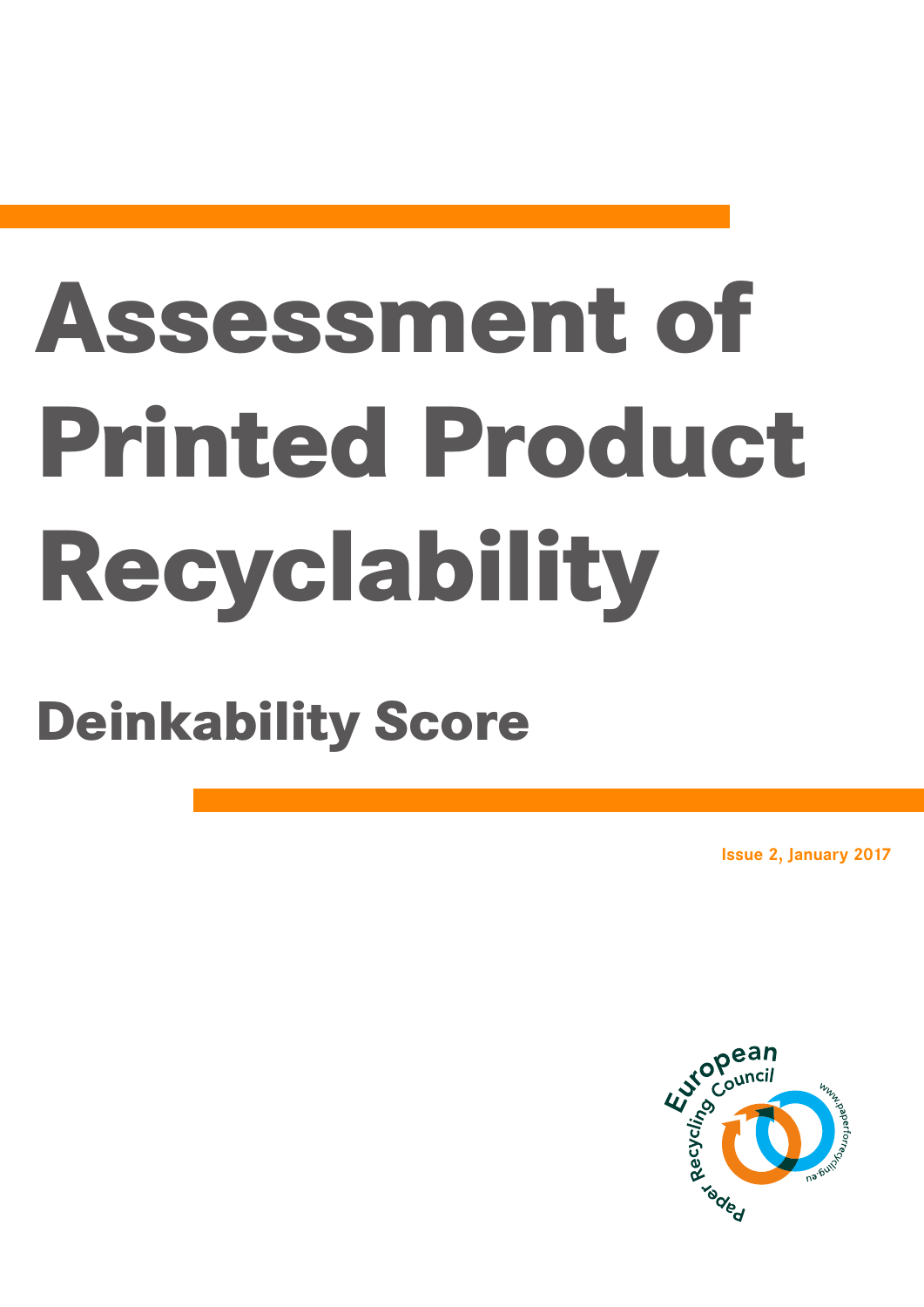# **1. Introduction**

Deinking, the removal of printing inks, is a major step in the recycling process of printed graphic products to produce a bright pulp suitable for a wide range of recycled paper and board.

For an efficient functioning of the circular economy it is valuable that products can be recycled to similar quality levels as the original products. It is therefore desirable that printed products are deinkable. If they are not deinkable according to the thresholds set by this scorecard, they can still be recycled and the fibres used for other grades of paper and board.

The deinkability of a printed product as a whole can only be assessed by looking at its Deinkability Score, which can range from -100 to +100. For individual products this is done by using the rating of the test results given in this specification or by comparing the Deinkability Scores of several printed products.

If a more thorough technical/scientific evaluation has to be made, the individual scores or the measured values of the deinkability parameters can be used.

Ecolabels for printed matter at European and National level require a positive deinkability result. In many cases, this can be achieved by choosing the proper printing technology and material combination. For these cases, exemptions for deinkability tests are defined in an annex to this scorecard. The annex is subject to review and revision according to new knowledge gained.

# **2. Scope**

This document of the European Paper Recycling Council provides an assessment of the deinkability of a printed product by evaluating results of a laboratory scale test procedure for deinkability. It is applicable to all kinds of printed graphic products on white paper.

# **3. Principle**

Results of deinkability tests achieved by means of INGEDE Method 11 are converted into Deinkability Scores. For each of the five parameters – luminosity, colour, cleanliness, ink elimination and filtrate darkening – threshold and target values are defined. Cleanliness is measured as dirt speck area in two particle size classes. The threshold and target values depend on the category of the printed product. If the result meets the target value or is better, it scores the maximum points allocated to this parameter. The maximum points achievable for each parameter are different thus indicating the importance of each individual parameter. A score below 0 in one or more parameters leads to the overall assessment "not suitable for deinking".

# **4. Determination of the Deinkability Score**

In this chapter, particularly in the tables, abbreviations for the assessment parameters are used:

- **Y: Luminosity**
- **a\*: Colour a\* (green red) of the CIELAB system**
- **A: Dirt particle area**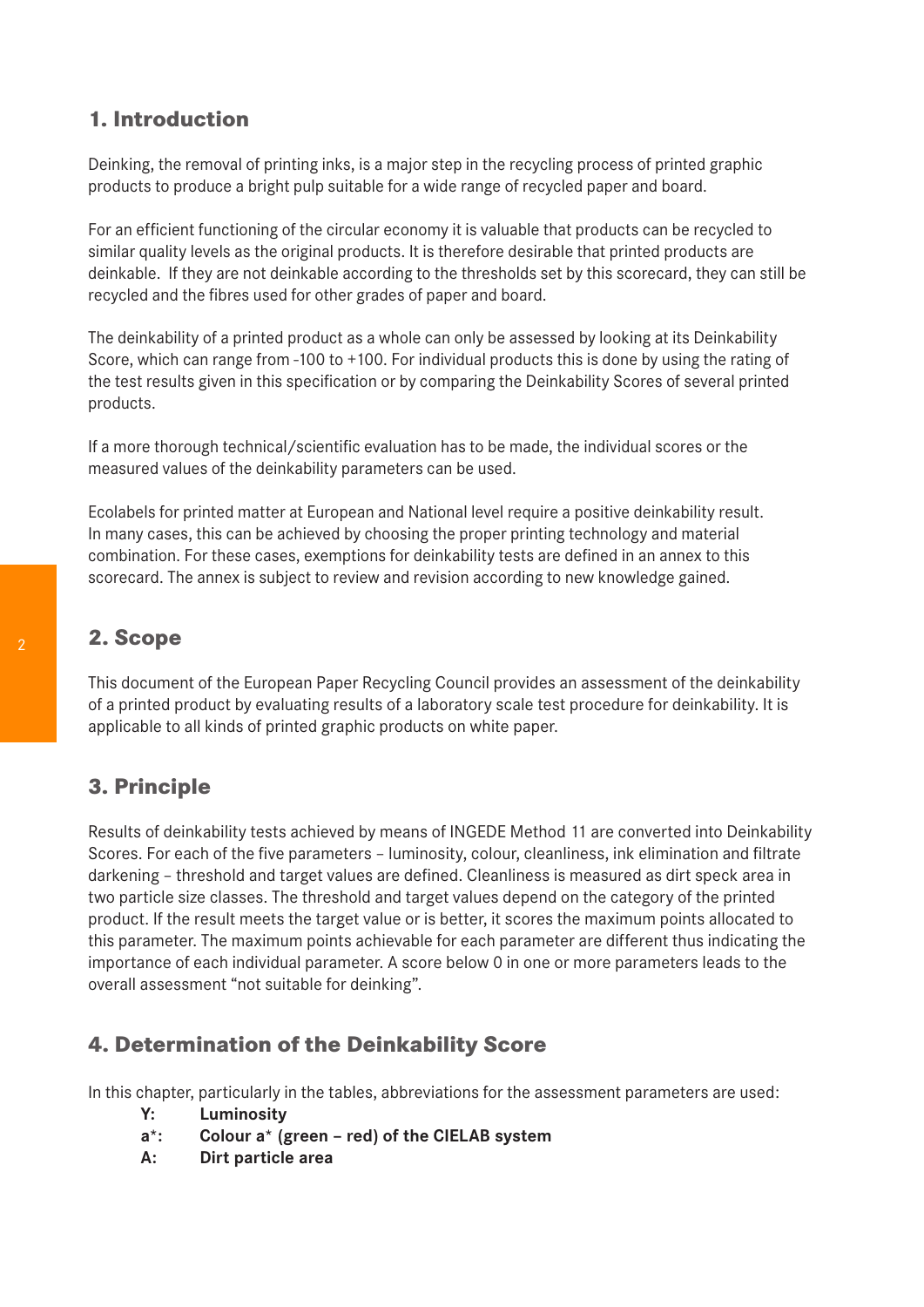**A<sub>50</sub>:** Dirt particle area for particles larger than 50 μm (circle equivalent diameter)

**A**<sub>250</sub>: Dirt particle area for particles larger than 250 μm (circle equivalent diameter)<br>IE: Ink elimination

#### **Ink elimination**

#### **ΔY: Filtrate darkening**

Rounding of the parameters: Y, IE and ΔY to whole numbers, a\* to one decimal and A to one decade. The individual scores of each parameter are rounded to whole numbers as well. Method: financial rounding.

#### **4.1 Source of the deinkability results**

The results of deinkability tests have to be obtained according to INGEDE Method 11. The fibre yield of the laboratory flotation, determined as yield of organic components, should be at least 65%. If that value is not reached, the test has to be repeated with reduced flotation time. For the determination

of IE the parameter R<sub>700</sub> has to be used with the term  $\left(\begin{array}{c} \hline \ \textcolor{red}{R_{\infty,\textit{unpr}}} \end{array}\right)$  $\overline{\phantom{a}}$ J  $\setminus$  $\mathsf{I}$  $\mathsf{I}$  $\setminus$  $(1-$ ∞ ∞ *,unpr ,unpr R*  $(1 - R_{\infty, \text{unpr}})^2$ set to 0. For the image analysis, DOMAS or Simpalab are allowed.

#### **4.2 Weighting of the parameters**

The assessment of deinkability consists of five parameters. Three of those – luminosity, colour and cleanliness – refer to the quality of the deinked pulp, the other two – ink elimination and filtrate darkening – are process parameters. The quality parameters have a higher maximum score than the process parameters, which serve as auxiliary parameters for the assessment. The split of the evaluation of cleanliness in two size ranges of the dirt speck area gives a total of six single scores.

| <b>Parameter</b>     |          |    | "50" | 250 | ΙE |   | Total |
|----------------------|----------|----|------|-----|----|---|-------|
| <b>Maximum Score</b> | つに<br>ບບ | ∠⊾ | ◡    | ، ب | ◡  | ◡ | 100   |

*Table 1: Maximum score for each parameter*

#### **4.3 Threshold values**

For a good deinkability, the values for Y and IE have to be high, the values for A and  $\Delta Y$  have to be low. The parameters with a desired high value have a lower threshold, the parameters with a desired low value an upper threshold. The a\* value has both thresholds because the result should be within a target corridor. Falling below a lower threshold, exceeding an upper threshold, as well as falling out of a threshold corridor, results in a negative score for this parameter.

The thresholds are not comparable to the actual industrial quality requirements; they are by far less challenging due to a wide safety margin. This is because INGEDE Method 11 is not a complete simulation of the industrial deinking process; the assessment is to determine the relative challenge a printed product means for a flotation deinking plant. This margin also takes variations in the test procedure into account.

Printed products in the category "Low ink coverage products (Brightness of base paper > 75%)" are typically produced using woodfree uncoated or coated papers. They usually end in grades of paper for recycling of groups 2 and 3 – medium and higher grades – according to EN 643. These grades are used by mills producing deinked pulp with high optical quality requirements. Products in the categories "Newspapers", "Magazines, uncoated", "Magazines, coated" and "Low ink coverage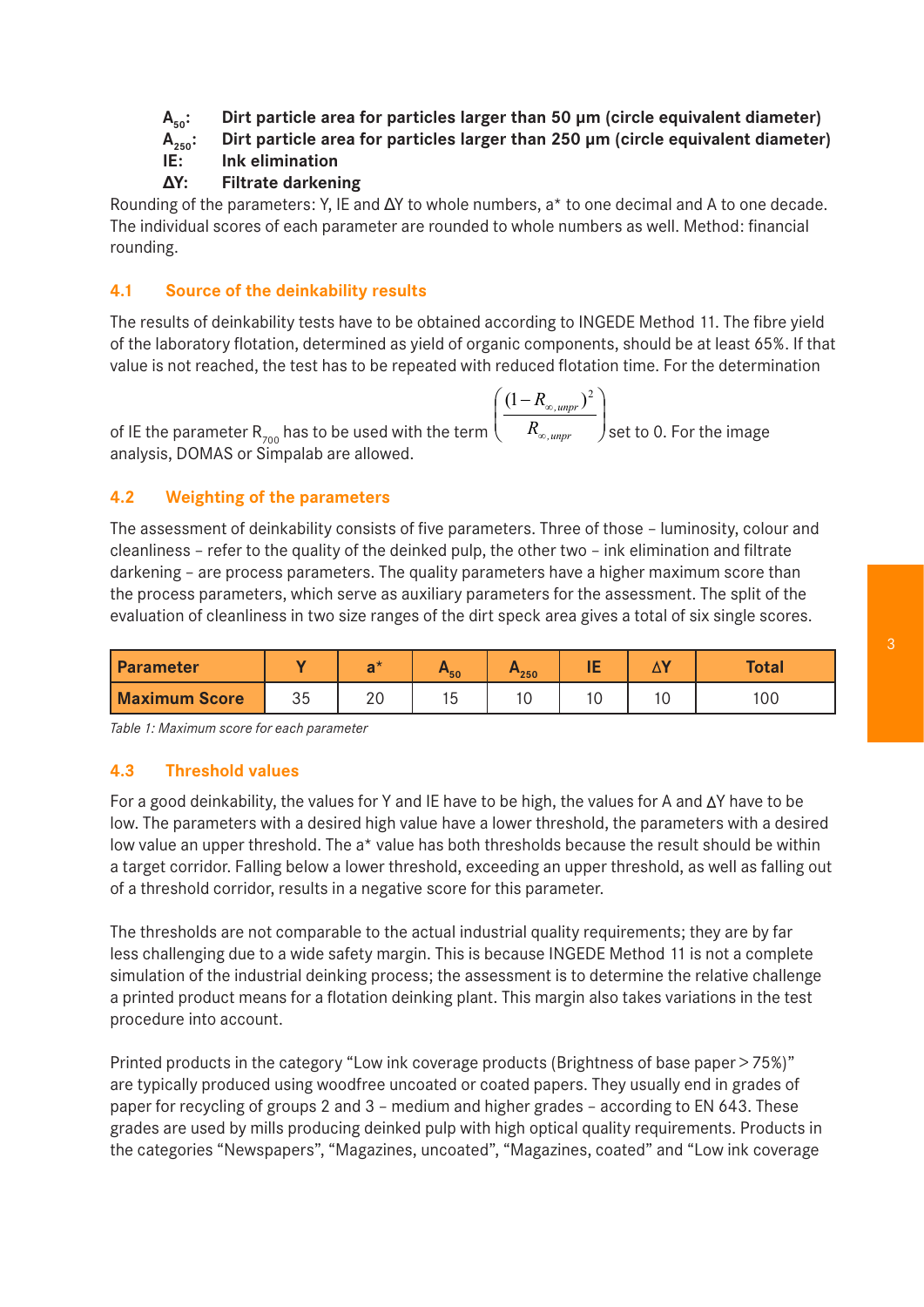products (Brightness of base paper ≤ 75%)" are typically produced using mechanical pulp-based or recycled papers. After use, these products predominantly end in grades of paper for recycling which are used in deinking plants with lower optical quality requirements. Therefore it is possible to have the same threshold in these four categories but necessary to adapt the thresholds for the high quality requirements.

| <b>Parameter</b>                 | V<br>$[\%]$ | $a^*$<br>$\lceil - \rceil$ | $A_{50}$<br>$\left[\frac{mm^2}{m^2}\right]$ | $A_{250}$<br>$\left[\text{mm}^2/\text{m}^2\right]$ | IE<br>[%] | ΔY<br>[Points] |
|----------------------------------|-------------|----------------------------|---------------------------------------------|----------------------------------------------------|-----------|----------------|
| Lower<br><b>Threshold</b>        | 47          | $-3,0$                     |                                             |                                                    | 40        |                |
| <b>Upper</b><br><b>Threshold</b> |             | 2,0                        | 2.000                                       | 600                                                |           | 18             |

*Table 2: Threshold values for "Newspapers", "Magazines, uncoated", "Magazines, coated" and "Low ink coverage products (Brightness of base paper 75%)"* 

| Parameter                        | v<br>$[\%]$ | $a^*$<br>$\lceil - \rceil$ | $A_{50}$<br>$\left[\text{mm}^2/\text{m}^2\right]$ | $A_{250}$<br>$\left[\text{mm}^2/\text{m}^2\right]$ | IE<br>[%] | ΔY<br>$\lceil - \rceil$ |
|----------------------------------|-------------|----------------------------|---------------------------------------------------|----------------------------------------------------|-----------|-------------------------|
| Lower<br><b>Threshold</b>        | 67          | $-3,0$                     |                                                   |                                                    | 40        |                         |
| <b>Upper</b><br><b>Threshold</b> |             | 2,0                        | 2.000                                             | 600                                                |           | 18                      |

*Table 3: Threshold values for "Low ink coverage products (Brightness of base paper > 75%)"*

#### **4.4 Target values**

Each parameter has a target value depending on the product category.

| <b>Category of print</b><br>product                                  | Y<br>$[\%]$ | $a^*$<br>$[\mathord{\text{--}}]$ | $A_{50}$<br>$\left[\text{mm}^2/\text{m}^2\right]$ | $A_{250}$<br>$\left[\text{mm}^2/\text{m}^2\right]$ | IE.<br>[%] | ΔY<br>$[\mathord{\text{-}}]$ |
|----------------------------------------------------------------------|-------------|----------------------------------|---------------------------------------------------|----------------------------------------------------|------------|------------------------------|
| <b>Newspapers</b>                                                    | $\geq 60$   |                                  |                                                   |                                                    | $\geq 70$  |                              |
| <b>Magazines, uncoated</b>                                           | $\geq 65$   |                                  |                                                   |                                                    | $\geq 70$  |                              |
| <b>Magazines, coated</b>                                             | $\geq$ 75   |                                  |                                                   |                                                    | $\geq$ 75  |                              |
| Low ink coverage<br>products (Brightness<br>of base paper $\leq$ 75) | $\geq 70$   | $\ge$ -2,0 to<br>$\le$ +1,0      | $\leq 600$                                        | $\leq 180$                                         | $\geq 70$  | $\leq 6$                     |
| Low ink coverage<br>products (Brightness<br>of base paper $> 75$ )   | $\geq 80$   |                                  |                                                   |                                                    | $\geq 75$  |                              |

*Table 4: Target values*

*Note: Brightness measurement is done according to ISO -*  $R_{457}$  *(without UV).*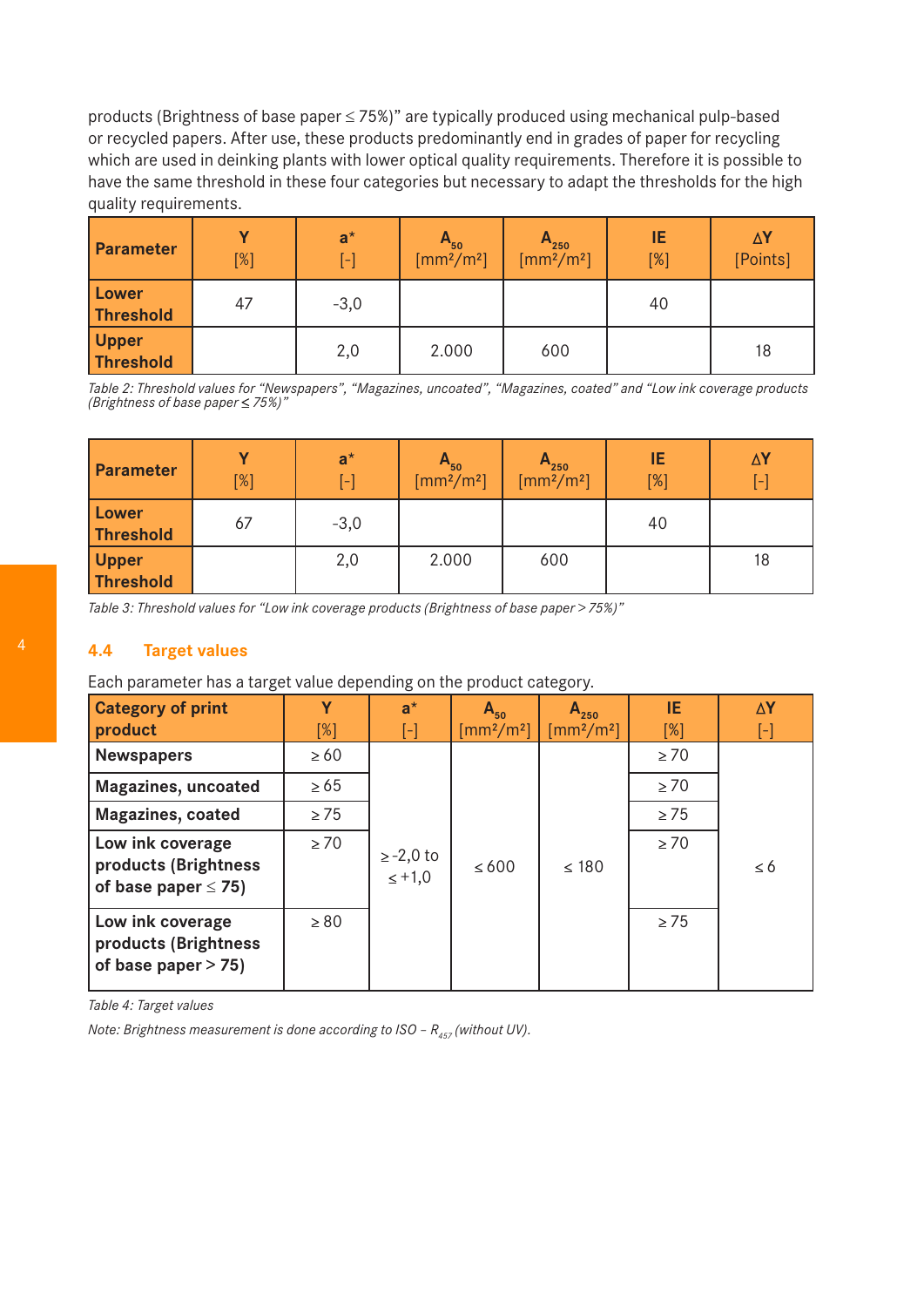#### **Definitions and examples for the product categories:**

#### Newspapers:

Newspapers: Written publication containing news, information and advertising, usually printed on low-cost paper called newsprint paper

Inserts, flyers & brochures – with an ash content of less than 22%

Directories: Telephone books and similar types of printed products

#### Magazines:

This category comprises a variety of printed products. They are distinguished into two subcategories, depending on whether the base paper is uncoated or coated

Magazines: Illustrated publications which are generally published on a regular schedule, containing a variety of articles, generally financed by advertising, by a purchase price, by pre-paid subscriptions, or all three

Inserts, flyers & brochures – all coated ones; if uncoated, with an ash content of 22% or higher

Catalogue: Publication containing a list of merchandise from a company, often in a similar fashion as any magazine

Books with high ink coverage

#### Low ink coverage products:

Products which are typically printed on high-grade paper and/or with significantly lower ink coverage than magazines

This category includes text-only prints, transactional and transpromotional prints, formal or personal correspondence, one-side printed products, low ink coverage books and the like

In case of doubt whether a printed product is a Low ink coverage product, the determination can be made by measuring the grey scale value, if necessary as an average of several pages which should be representative for the printed product. If the grey scale value is above 200 (on a scale of 0 to 255), the product is regarded as Low ink coverage product. Procedure: A print sample is scanned by the scanner used for dirt specks with the equipment's scan software. For the scan 24 bit and 600 dpi (all other settings: standard settings) will be used and the file is saved in jpeg format. The median grey value of the complete scan (sample with paper margin but no scanner header) is measured (e. g. with the freeware "imagej"). Calculation of the grey scale value is done by an arithmetic average of the RGB values.

#### **4.5 Determination of the Deinkability Score**

It is recommended to use spreadsheet software to calculate the score. The INGEDE Office can provide the formulae in Microsoft Excel® format.

#### **4.5.1 Calculation of the score per parameter**

Results of the individual parameters, which meet or exceed the target values, receive the maximum scores for these parameters (according to Table 1). *"Exceeding the target values"* means: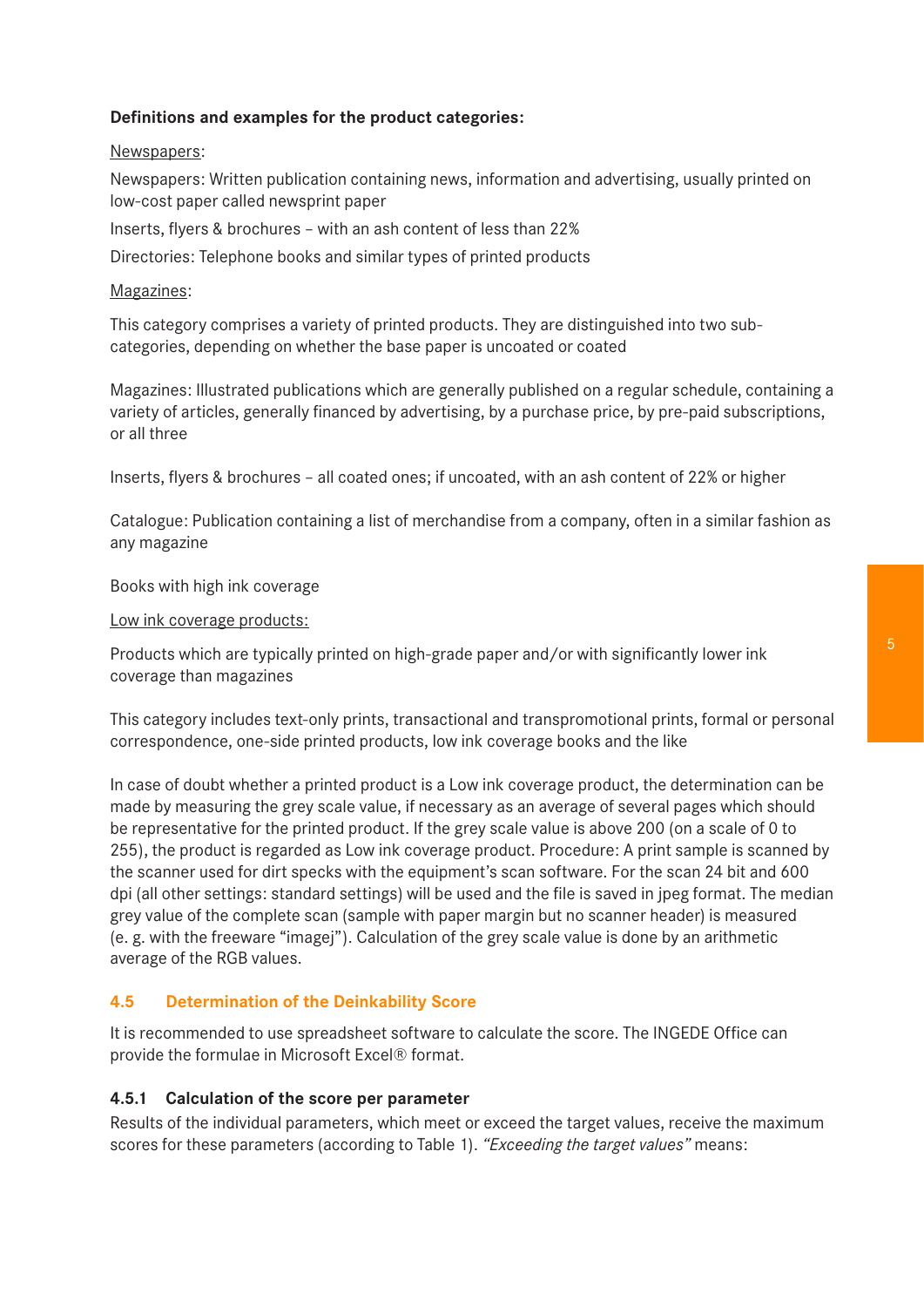- In case of Y and IE: higher than the target value
- In case of A and  $\Delta Y$ : lower than the target value
- In case of a\*: between higher and lower target value

If this is not the case, the score has to be calculated. For each individual parameter, the ratio of units better than the threshold value, divided by the range between threshold and target values, multiplied by the maximum score for this parameter, gives the Deinkability Score for this parameter. All individual scores are rounded to whole numbers by financial rounding.

#### Calculation for one individual parameter:

$$
DS_p = \frac{(R_p - TH_p)}{(T_p - TH_p)} \cdot MS_p
$$

Where

The index letter P stands for one of the six parameters Y,  $a^*$ ,  $A_{50}$ ,  $A_{250}$ , IE and  $\Delta Y$  $DS<sub>p</sub>$  is the Deinkability Score of the parameter P  $R_p$  is the result of the parameter P  $TH<sub>p</sub>$  is the threshold value of the parameter P (according to Table 2 or Table 3)  $T_p$  is the target value of the parameter P (according to Table 4)  $MS<sub>p</sub>$  is the maximum score of the parameter P (according to Table 1)

#### Example: Deinkability Score DSY for the luminosity of DP from newspapers

| Luminosity Y of $D_p$ :  | 55 |
|--------------------------|----|
| Threshold $THy$ :        | 47 |
| Target $T_{\rm y}$ :     | 60 |
| Maximum score $MS_{y}$ : | 35 |
|                          |    |

$$
DS_{\gamma} = \frac{(55 - 47)}{(60 - 47)} \cdot 35 = 22
$$

The DS is limited to the maximum score MS for each individual parameter, even if the calculation gives a higher result. In that case it is not possible to compensate a weak deinkability in one parameter with a very good deinkability in another parameter.

If the result is worse than the threshold, the score is negative for this parameter. In that case the absolute number is limited to the same value as the maximum score for this parameter.

If the value for a\* is above the higher target value, the upper thresholds and targets have to be used in the formula – and vice versa if it is below the lower target value.

#### **4.5.2 Calculation of the Deinkability Score**

For a complete evaluation of deinkability, the six individual scores are added. If one or more of them are negative, the assessment of the printed product is "not suitable for deinking". However, the product may be well recyclable for a process without deinking.

If a product is assessed as "not suitable for deinking" due to negative scores of one or more parameters, the scores of the parameters with positive results are not displayed.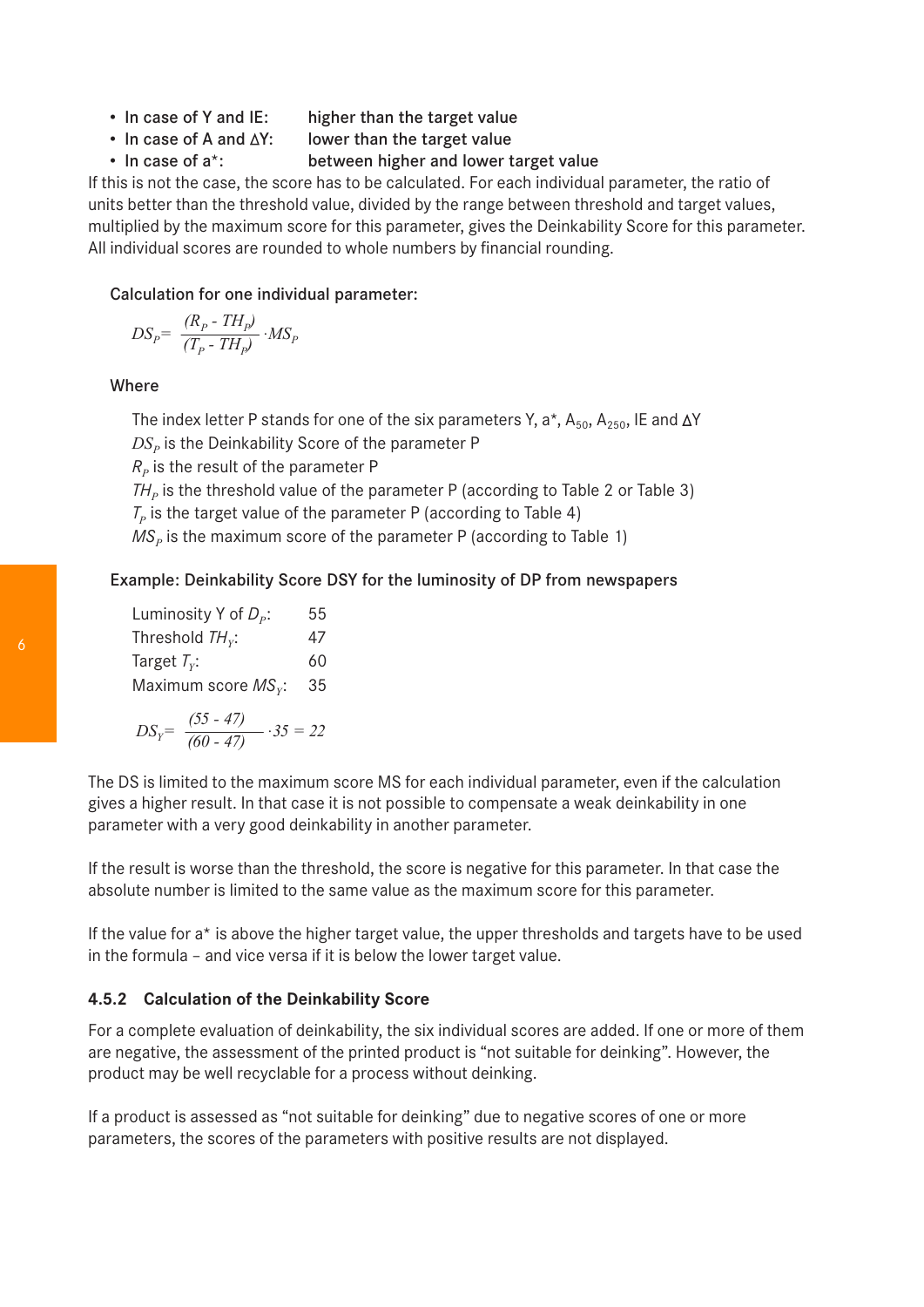Note (Ink Elimination):

In case of low ink coverage products the determination of the Ink Elimination (IE) can become inaccurate. If IE is the only parameter which causes a printed product to fail, the ink coverage should be artificially increased and the test repeated. Increased ink coverage with analogue prints can be achieved by cutting unprinted portions off from the test samples. In case of digital printers a print pattern with higher ink coverage should be chosen. In rare cases in which the ink coverage cannot be increased, e. g. on note pads with ruling only, the assessment should be done with the help of the other parameters. In these cases, the score for IE will be set to 10 points.

| <b>Parameter</b>        | Ÿ<br>$(\%)$ | $a^*$<br>$(-)$ | $A_{50}$<br>(mm <sup>2</sup> /m <sup>2</sup> ] | $A_{250}$<br>(mm <sup>2</sup> /m <sup>2</sup> ) | IE<br>$[\%]$   | $\Delta\mathbf{Y}$<br>$(-)$ | <b>Deinkability</b><br>Score $/$<br><b>Assessment</b> |
|-------------------------|-------------|----------------|------------------------------------------------|-------------------------------------------------|----------------|-----------------------------|-------------------------------------------------------|
| <b>Threshold</b>        | 47          | $-3/ +2$       | 2.000                                          | 600                                             | 40             | 18                          |                                                       |
| <b>Target</b>           | 60          | $-2/11$        | 600                                            | 180                                             | 70             | 6                           |                                                       |
| <b>Maximum</b><br>score | 35          | 20             | 15                                             | 10                                              | 10             | 10                          |                                                       |
| <b>SAMPLE A</b>         |             |                |                                                |                                                 |                |                             |                                                       |
| <b>Result</b>           | 55          | $-2,5$         | 450                                            | 220                                             | 60             | 8                           | good                                                  |
| <b>Score</b>            | 22          | 10             | 15                                             | 9                                               | $\overline{7}$ | 8                           | 71                                                    |
| <b>SAMPLE B</b>         |             |                |                                                |                                                 |                |                             |                                                       |
| <b>Result</b>           | 45          | $-2,0$         | 200                                            | 120                                             | 32             | 12                          | not suitable<br>for deinking                          |
| <b>Score</b>            | $-5$        | 20             | 15                                             | 10                                              | $-3$           | 5                           | $-8$                                                  |
| <b>SAMPLE C</b>         |             |                |                                                |                                                 |                |                             |                                                       |
| <b>Result</b>           | 60          | $-1,6$         | 150                                            | 90                                              | 75             | 5                           | good                                                  |
| <b>Score</b>            | 35          | 20             | 15                                             | 10                                              | 10             | 10                          | 100                                                   |

*Table 5: Examples (Newspapers)*

## **5. Rating of the results**

In order to give the user an idea of the relevance of the Deinkability Scores, they should be assessed according to the following table:

| <b>Score</b>                                     | <b>Evaluation of deinkability</b>    |  |
|--------------------------------------------------|--------------------------------------|--|
| 71 to 100 Points                                 | Good                                 |  |
| 51 to 70 Points                                  | Fair                                 |  |
| 0 to 50 Points                                   | Tolerable                            |  |
| negative (failed to meet at least one threshold) | Not suitable for deinking            |  |
|                                                  | (may be recyclable without deinking) |  |

*Table 6: Rating of the Deinkability Scores*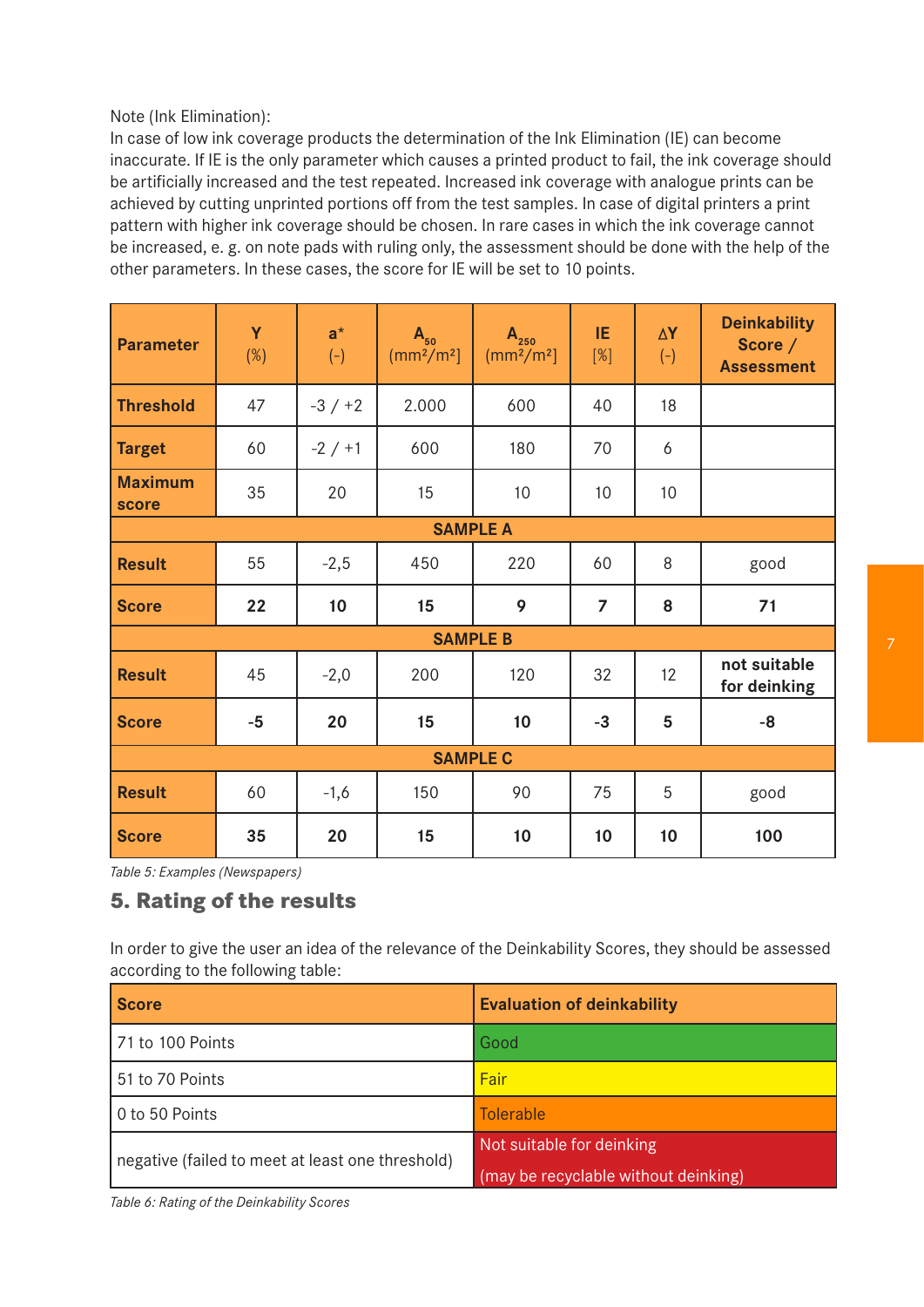Experience has shown that in cases of "tolerable" deinkability the results of the individual parameters often range from weak to good. If the most critical parameter is just slightly better than the threshold, the scores of the other parameters usually result in a sum of about 50 points. A Deinkability Score of up to 50 points is therefore regarded as "tolerable".

In charts, coloured backgrounds as in the table above should be used whenever possible. In order to reflect the assessment above, the colours should be set as follows:

- Below 0 points: red
- 0 to 40 points: orange
- 40 to 50 points: transition orange to yellow
- 50 to 70 points: yellow
- 70 to 80 points: transition yellow to green
- 80 to 100 points: green

# **6. Generic testing**

Typically for the assessment of print product recyclability in the case of the EU Ecolabel licencing and similar (including R&D purposes), it is not always possible or appropriate to provide a genuine print product for testing. A generic test can therefore be performed on reference products<sup>1</sup>. Results of the assessment for the reference product will be valid for all related print products bearing the same features as the tested reference product, i.e. the same technical data and material combination with the same or lower ink coverage (for each ink). The related printed products will therefore not require further laboratory deinking test procedures.

For the use of the tested printed product as a dummy, all certificates will state the following: *"These test scores are also valid for printed products with the same or lower ink and varnish coverage."*

Generic tests can be performed on combinations of inks and types of paper, allowing printers to select pre-tested combinations suitable for deinking according to the EPRC scorecard.

# **7. Exemptions to the deinkability test**

Many printed products are deinkable and will pass the deinkability test. The criteria for which printed products can be exempted from testing are defined in the annex of this document. This annex is subject to review and revision according to new knowledge gained.

# **8. Report**

The report should contain detailed data of the printed product, the printing process and the deinking test:

- Identification of the printed product as to name, publishing company, date of issue, product category, print process and paper quality.
- Printing parameters and press settings.
- Name and exact identification of inks or toner.
- Results of the deinking test according to INGEDE Method 11.
- The laboratory equipment used for the deinking test and deviations from INGEDE Method 11, if any.

<sup>1</sup> European Commission's Ecolabel User's Manual for the application for printed paper of March 2013 refers to a "reference case, which will allow to submit further orders under the limit set by the reference case".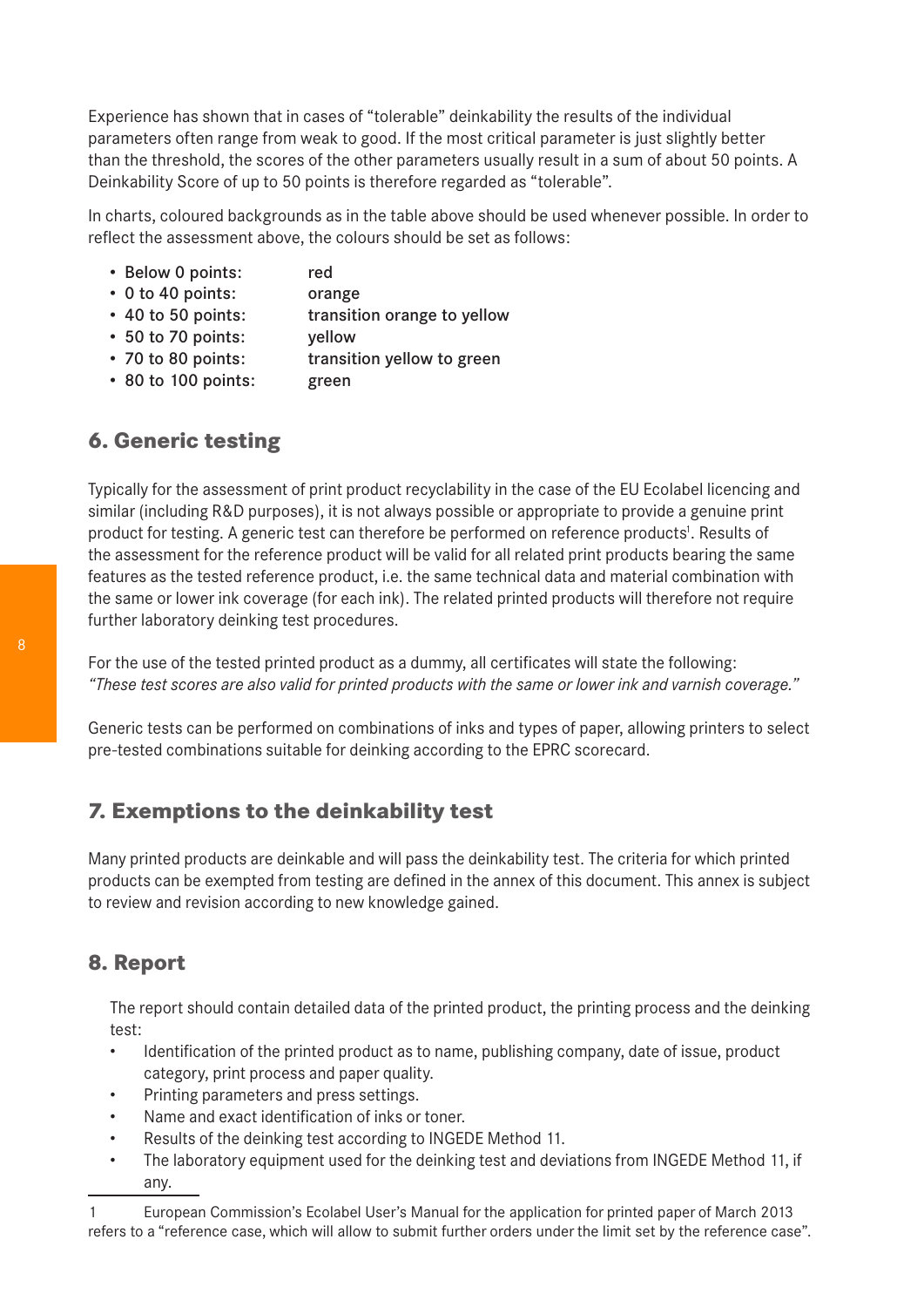- Deinkability Scores for every parameter and total (total only if all six individual scores are 0 or higher). The results can be provided either numerically or as graphics. For a graphic presentation column stacked charts are recommended. If at least one element of the stacked columns points to the negative side, this product is rated "not suitable for deinking", even if the other elements are positive. In order to avoid confusion, in case of "not suitable for deinking", only the negative columns are displayed in charts.
- Assessment of the deinkability according to Table 6.
- Optional but desired: Any interpretation of the result which is possible with the help of the technical data.

### **9. References**

- EN 643 European list of standard grades of paper and board for recycling
- INGEDE Method 11 Assessment of Print Product Recyclability Deinkability Test

Contact: EPRC Secretariat c/o CEPI Avenue Louise 250 Box 80 1050 Brussels, Belgium Tel. +32 2 627 49 11 E-Mail eprc@cepi.org www.paperforrecycling.eu

For the calculation spread sheet: INGEDE e. V. (International Association of the Deinking Industry) **Office** Gerokstr. 40 74321 Bietigheim-Bissingen, Germany Tel. +49 7142 37522-21 Fax +49 7142 37522-20 E-Mail office@ingede.org www.ingede.org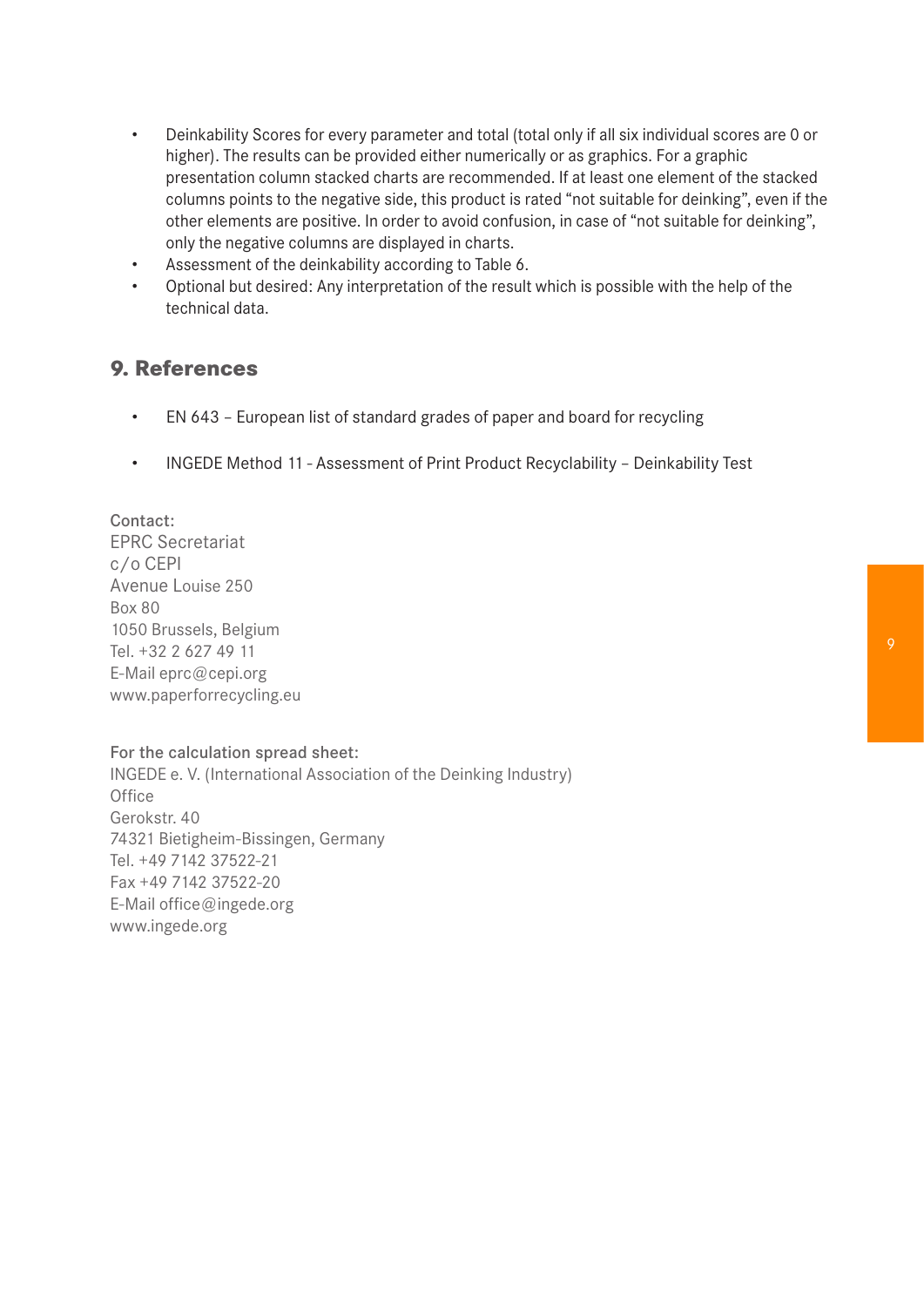# **ANNEX: Exemptions to the deinkability test**

The majority of printed products are deinkable and will pass the deinkability test. For some printing technologies and material combinations there is sufficient experience and confidence that they will deliver good deinkability results and will be exempted from testing. This annex lists these exemptions. If a printing technology or a material combination is not listed in this annex, it does not allow any conclusion about its deinkability behaviour but can mean that more experience needs to be gathered to be exempted. A qualification for exemption is reached if at least 20 deinkability test results of this printing technology and material combination are available with 95% positive results and 90% uncritical results.

Print products containing any parts where inks or varnishes are cured with radiation technologies, e. g. UV, are not exempted from the laboratory deinking test procedure.

The following printed products are exempted from the laboratory deinking test procedure and will be considered as suitable for deinking according to this EPRC scorecard:

• Graphic products printed in heatset offset presses on coated paper, provided that the ink composition is according to the following specification:

| Pigments                                                               | $10 - 25%$ |
|------------------------------------------------------------------------|------------|
| <b>Rosin-based resins and hydrocarbon resins</b>                       | $20 - 48%$ |
| High boiling mineral oils (boiling range 250-<br>310 °C)               | $25 - 45%$ |
| Oxidative drying oils (e. g. vegetable and<br>modified vegetable oils) | < 10%      |
| <b>Additives</b>                                                       | $1 - 12%$  |

• Graphic products printed in rotogravure presses on coated paper provided that no soluble dyes were added to the ink and its composition is according to the following specification:

| Pigments                                  | $5 - 10%$   |
|-------------------------------------------|-------------|
| Rosin-based resins and hydrocarbon resins | $15 - 30\%$ |
| <b>Toluene</b>                            | l 30–70%    |
| <b>Additives</b>                          | $13 - 5%$   |

• Graphic products printed in rotogravure presses on uncoated paper provided that no soluble dyes were added to the ink and its composition is according to the following specification:

| <b>Pigments</b>                                  | $5 - 10%$ |
|--------------------------------------------------|-----------|
| <b>Rosin-based resins and hydrocarbon resins</b> | 15-30%    |
| <b>Toluene</b>                                   | 30–70%    |
| <b>Additives</b>                                 | 3-5%      |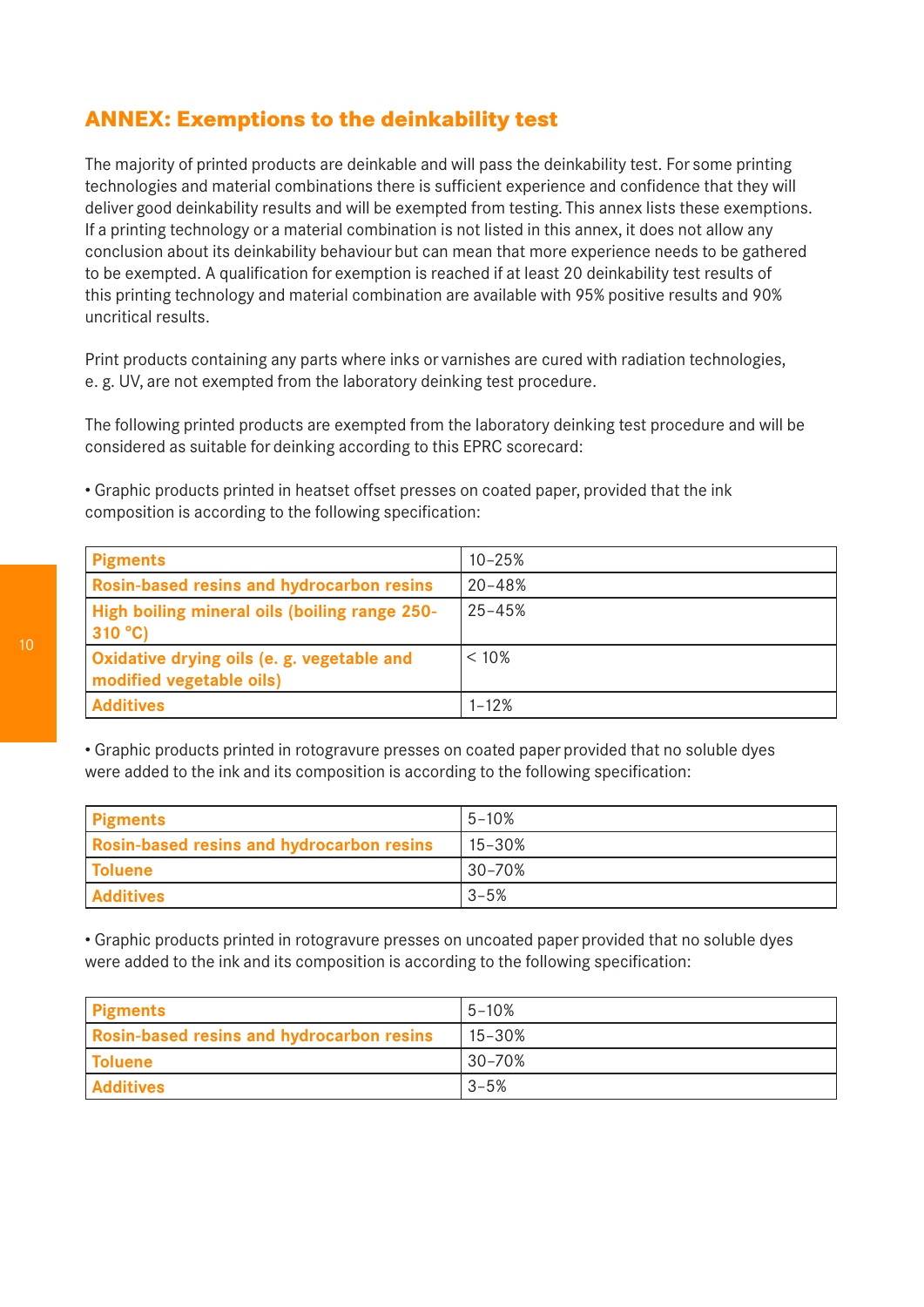For the time being, only print products which are solely produced with one or more of the listed printing technologies and material combinations are exempted from the test procedure. Minor additions of other print products, e. g. reply card(s) in a magazine, are allowed. In order to exempt also print products with covers in a different printing or finishing technology, more test results and technical data are needed.

The annex will be reviewed annually by the European Recovered Paper Council, starting in spring 2018. Should there be evidence that an exemption is no longer justified or that a new exemption is eligible to be added to the annex, the European Paper Recycling Council can decide to revise the annex at any time.